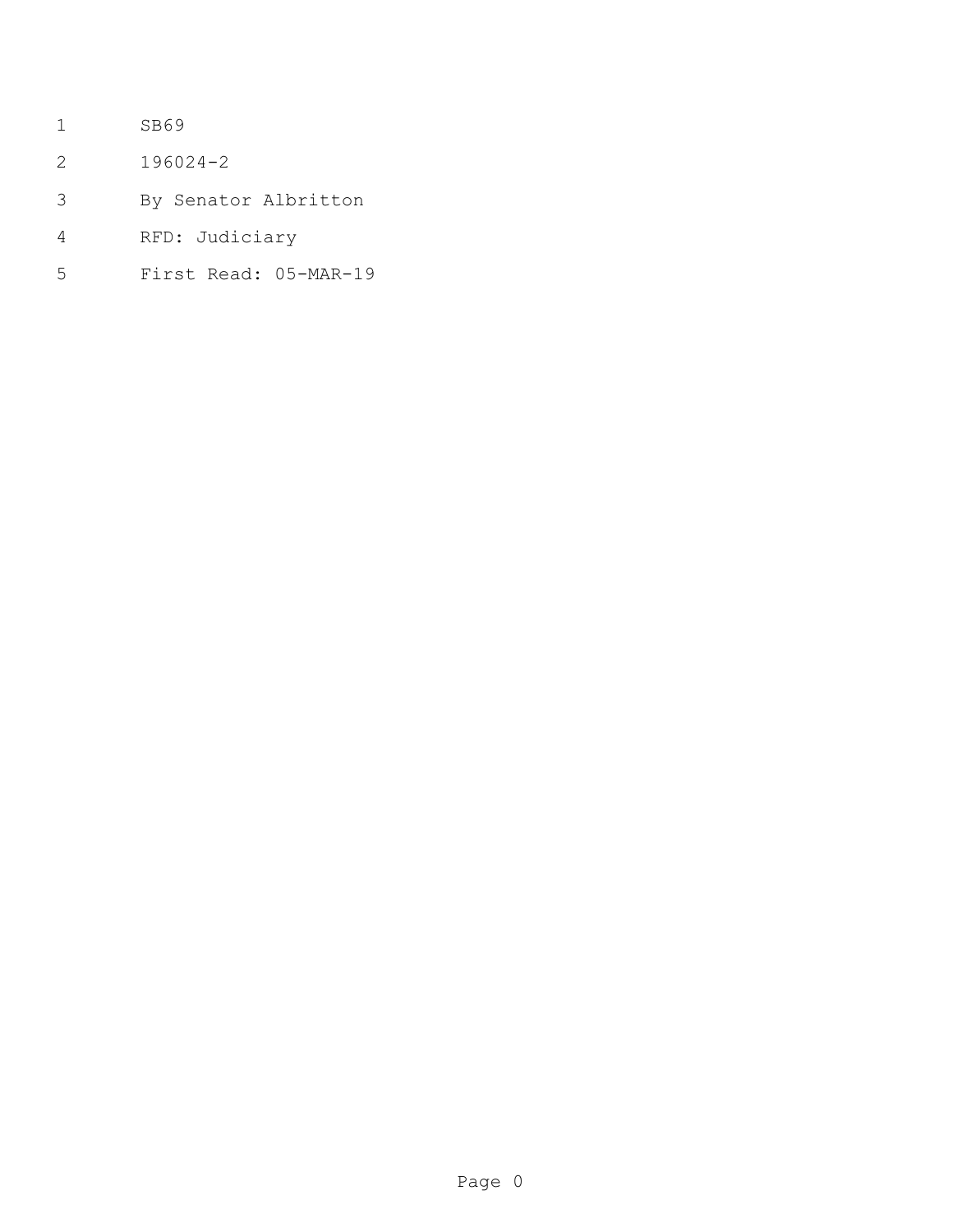196024-2:n:01/16/2019:FC/bm LSA2018-2956R1 SYNOPSIS: Under existing law, marriage licenses are issued by the judge of probate and the marriage is required to be solemnized by a person authorized to **perform marriages.**  This bill establishes the procedure for two people to enter into a marriage and requires the recording of the marriage with the judge of 15 probate. This bill would require the judge of probate 17 to transmit each recorded marriage received by the judge of probate during the preceding calendar month to the Office of Vital Statistics on or before the fifth day of the following calendar month. This bill would eliminate the requirement of marriage licenses. This bill would provide that the two parties desiring to enter into a marriage must record certain affidavits, forms, and data regarding the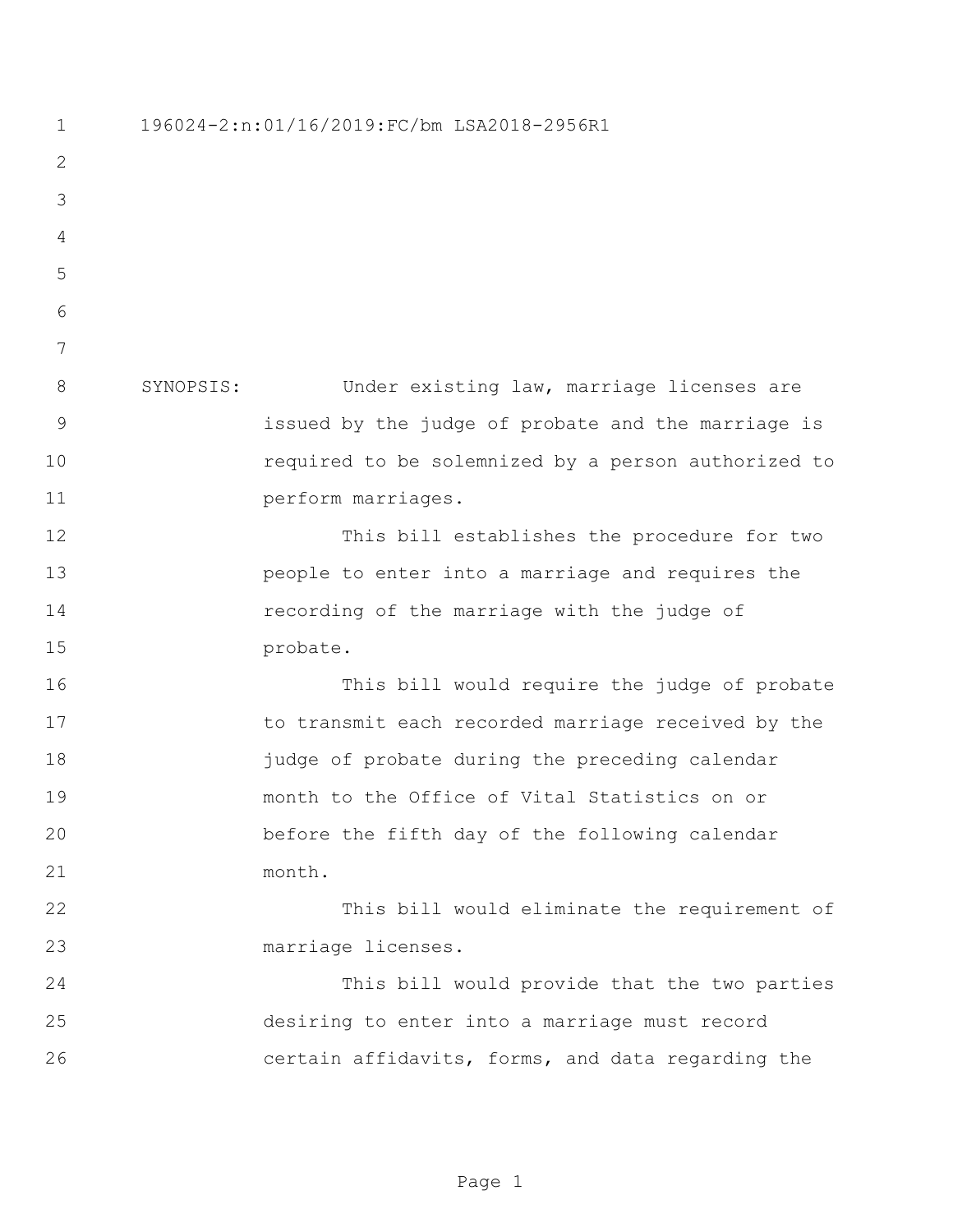parties entering into the marriage with the judge of probate.

 This bill would provide that it shall be the responsibility of the two parties entering into the marriage to record the required documentation with the judge of probate. This bill would specify that the judge of probate would have no authority to **8 reject any recording of a marriage, so long as the** affidavits, forms, and data are provided.

10 This bill would provide that a religious, civil, or independent ceremony of marriage, or other officiation, or administration of marital vows may be conducted or engaged in by the parties.

 The bill would eliminate the requirement for solemnization of a marriage for it to be considered valid.

A BILL

## TO BE ENTITLED

## 20 AN ACT

 To amend Sections 22-9A-17, 30-1-5, 30-1-12, and 30-1-16 of the Code of Alabama 1975, to abolish the requirement that a marriage license be issued by the judge of probate and replace existing state statutory marriage law; to provide that a marriage would be entered into by two parties; to provide that the judge of probate would record each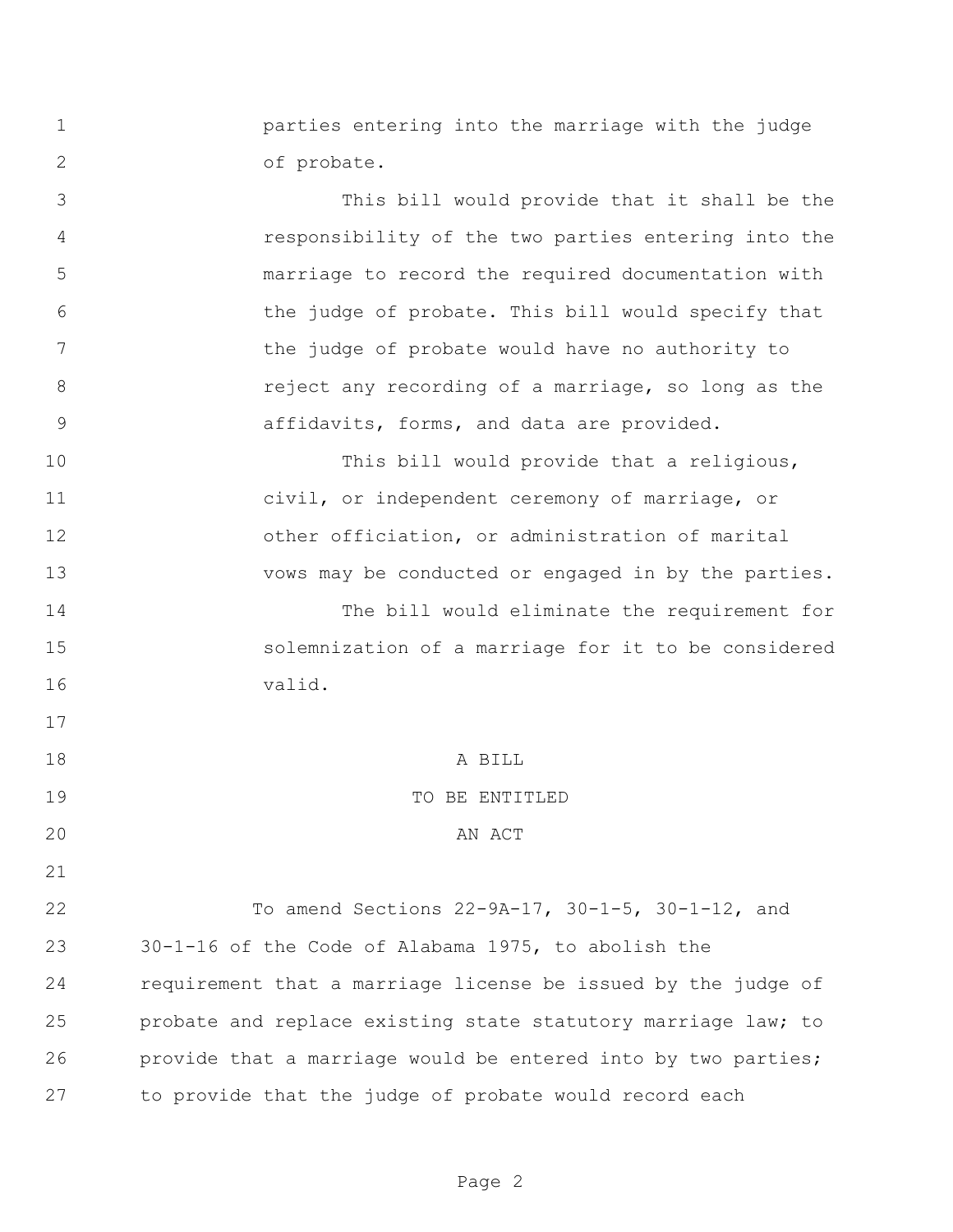1 marriage presented to the probate court for recording and 2 would forward the document to the Office of Vital Statistics; 3 to provide for the content of a properly formed marriage; and 4 to repeal Sections 30-1-9, 30-1-10, 30-1-11, 30-1-13, and 5 30-1-14 of the Code of Alabama 1975. 6 BE IT ENACTED BY THE LEGISLATURE OF ALABAMA: 7 Section 1. Sections 22-9A-17, 30-1-5, 30-1-12, and 8 30-1-16 of the Code of Alabama 1975, are amended to read as 9 follows: 10 "§22-9A-17. 11 The Middle of each marriage performed in this 12 state shall be filed with the Office of Vital Statistics and 13 shall be registered if it has been completed and filed in 14 accordance with this section. 15 The judge of probate who issues the marriage 16 **license shall prepare the record on the form or in a format** 17 **prescribed and furnished by the State Registrar upon the basis** 18 of information obtained from the parties to be married. 19  $\cdots$   $\cdots$   $\cdots$   $\cdots$   $\cdots$   $\cdots$   $\cdots$   $\cdots$   $\cdots$   $\cdots$   $\cdots$   $\cdots$   $\cdots$   $\cdots$   $\cdots$   $\cdots$   $\cdots$   $\cdots$   $\cdots$   $\cdots$   $\cdots$   $\cdots$   $\cdots$   $\cdots$   $\cdots$   $\cdots$   $\cdots$   $\cdots$   $\cdots$   $\cdots$   $\cdots$   $\cdots$   $\cdots$   $\cdots$   $\cdots$   $\cdots$   $\$ 20 certify the fact of marriage and return the record to the 21 judge of probate who issued the license within 30 days after 22 the ceremony. 23 The Middle Every judge of probate issuing marriage 24 **licenses shall complete and forward to the Office of Vital** 25 Statistics on or before the fifth day of each calendar month 26 the records of marriage returned to the judge of probate 27 during the preceding calendar month.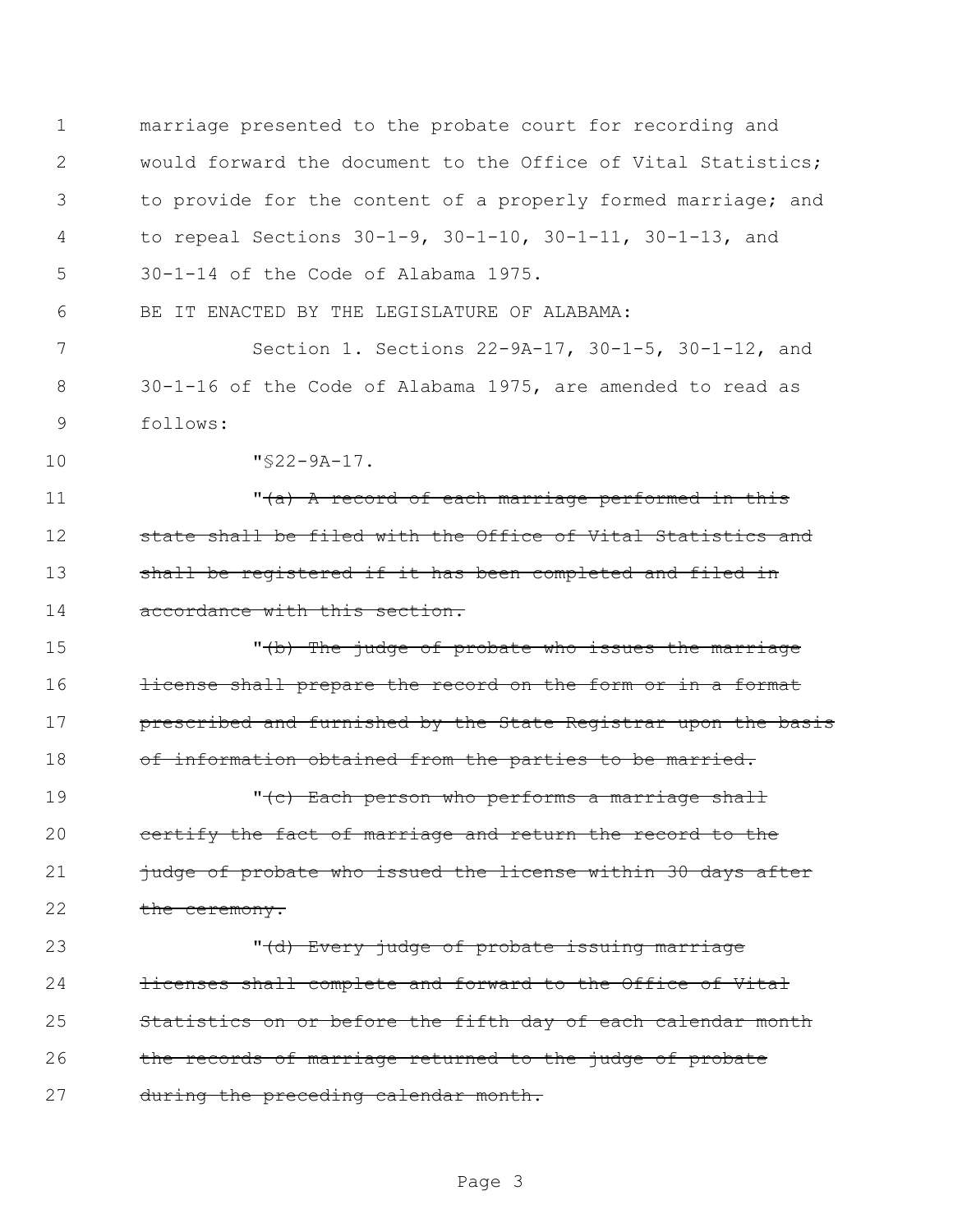| $\mathbf 1$ | "(a) Two persons desiring to unite in marriage may             |
|-------------|----------------------------------------------------------------|
| 2           | do so by submitting the affidavits, forms, and data specified  |
| 3           | in Section 30-1-5 and Section 2 of the act amending this       |
| 4           | section for recording with the office of the judge of probate. |
| 5           | The recording of the affidavits, forms, and data establishes   |
| 6           | legal recognition of the marriage as of the date the           |
| 7           | affidavits and forms were properly signed by the two parties   |
| 8           | so long as such documentation was provided to the probate      |
| 9           | office within 30 days of the signatures of the parties. Each   |
| 10          | marriage filed with the probate office shall be filed and      |
| 11          | registered with the Office of Vital Statistics.                |
| 12          | "(b) The office of the judge of probate shall                  |
| 13          | record, in a permanent record, each marriage presented to the  |
| 14          | probate office for filing so long as the affidavits, forms,    |
| 15          | and data are submitted as required by this act, and shall      |
| 16          | forward each marriage filed with the probate office during the |
| 17          | preceding calendar month to the Office of Vital Statistics on  |
| 18          | or before the fifth day of the following calendar month.       |
| 19          | $"$ \$30-1-5.                                                  |
| 20          | "If the a person intending to marry is at least 16             |
| 21          | years of age and under 18 years of age and has not had a       |
| 22          | former wife or husband, the judge of probate shall require the |
| 23          | consent of the parents or quardians of the minor to the        |
| 24          | marriage, to be given either personally or in writing, and, if |
| 25          | the latter, the execution thereof shall be proved. The judge   |
| 26          | of probate shall also require a bond to be executed in the     |
| 27          | penal sum of two hundred dollars (\$200), payable to the State |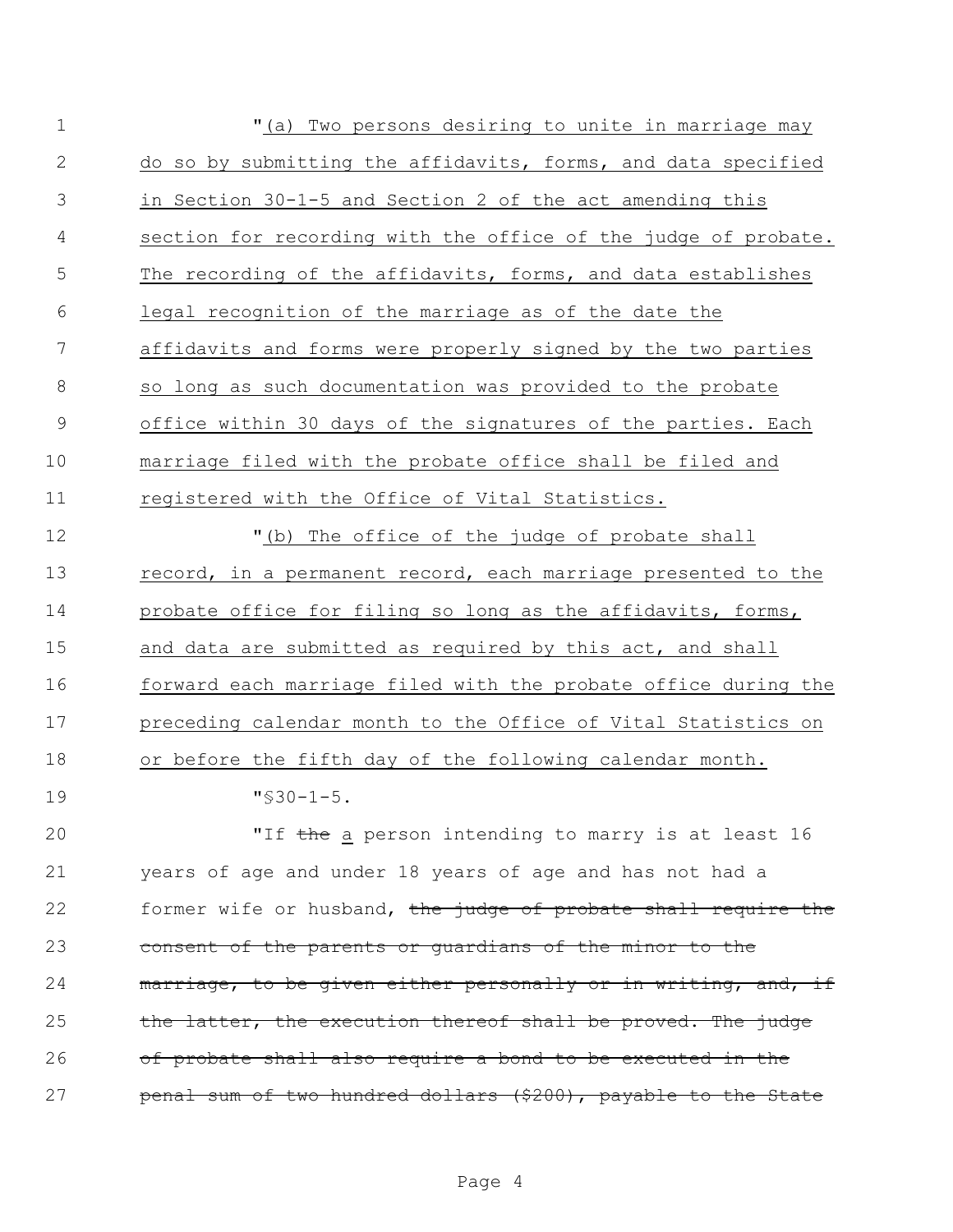1 of Alabama, with condition to be void if there is no lawful 2 cause why such marriage should not be celebrated the consent 3 of a parent or guardian of the minor to the marriage shall be 4 required. Evidence of consent shall be in the form of an 5 affidavit signed by a parent or guardian, notarized, and filed 6 with the probate court.

 $7$  "\$30-1-12.

8 The judge of probate must keep a book, in which 9 shall be registered all <del>licenses issued by him and which shall</del> 10 state whether the parties, or either of them, were of the age 11 specified in Section 30-1-5. If not, he must also state 12 whether either of them had been previously married, or if 13 consent had been given to the marriage by the parent or 14 guardian. If such consent was in writing, he must transcribe 15 it on the same page on which he records the license, and the 16 record so made, or a certified copy thereof, is presumptive 17 evidence of the facts marriages filed in the office. The judge 18 of probate shall record, in a permanent record, all marriages 19 presented to the probate court and shall forward the original 20 documentation to the Office of Vital Statistics in accordance 21 with Section 22-9A-17.

22 "§30-1-16.

 $\sqrt{(a)}$  In all instances where a marriage license has been issued and certificate returned and vital error has been 25 made on the face of the application, license, or certificate, **necessitating that a correction be made thereof, the judge of probate of the county in which the license was issued shall,**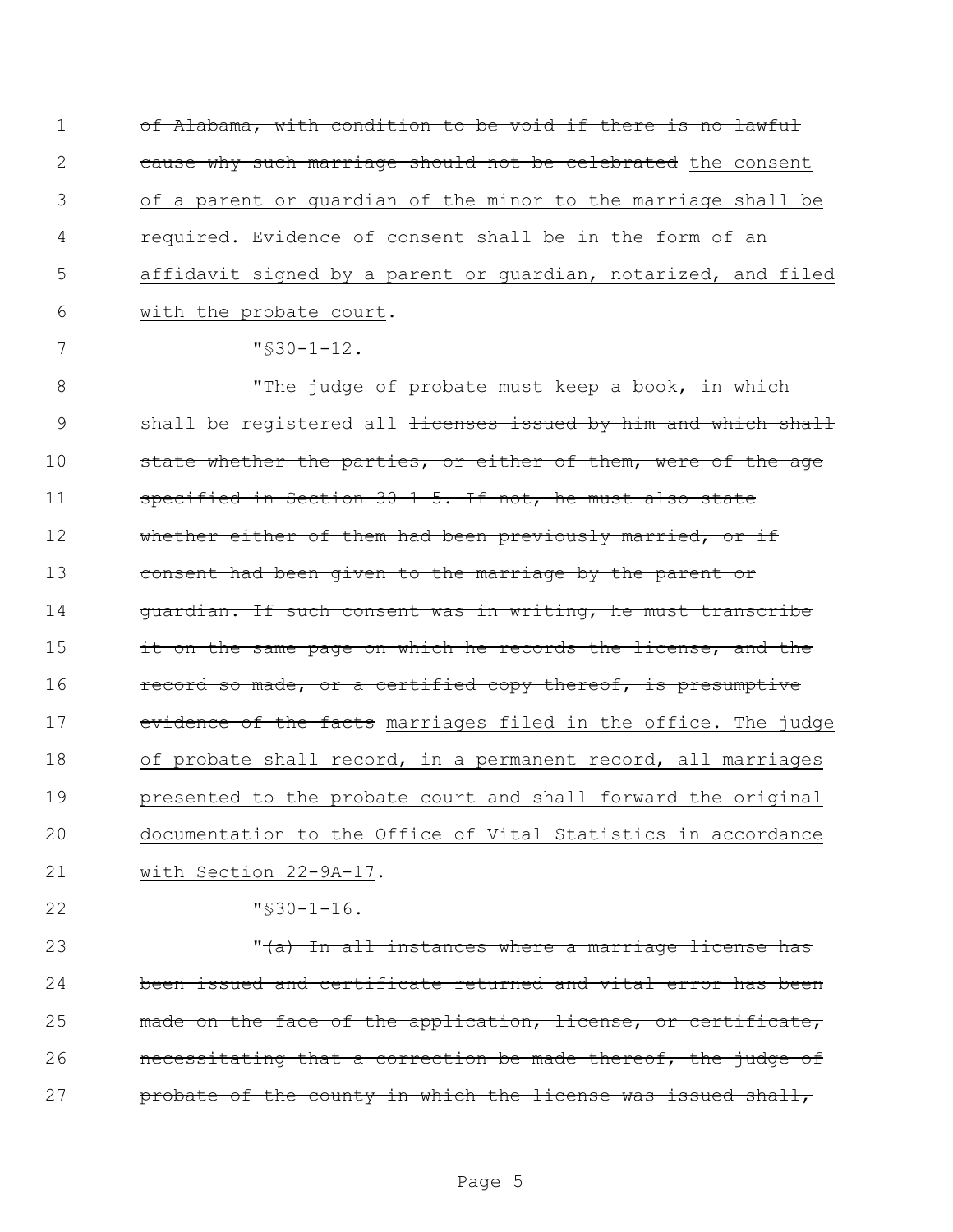1 upon proper petition being filed by either party to the 2 marriage or someone delegated or authorized by him or her, in 3 his or her name and behalf, giving the names and residences of 4 the parties to the marriage, and if the residence is not 5 known, an affidavit by petitioner or petitioner's attorney 6 that the residence is not known and that diligent effort has 7 been made to locate same, together with a clear statement 8 setting up wherein the correction should be made in the 9 application license or certificate, set a date for hearing the 10 **petition after first having given notice of the time and place** 11 of the hearing for at least six days by personal service 12 thereof if the other resides in the State of Alabama, unless 13 both parties join in the petition and in such case the 14 **petition may be set down for immediate hearing. If the other** 15 **party to the marriage is a nonresident or has absented himself** 16 or herself from the state for six months or longer and his or 17 her address is known, then service may be made by sending a 18 copy of the petition by registered or certified mail, with 19 **return receipt requested, to the address of the other party.** 20 If the address is not known, service may be made by 21 advertisement in a newspaper published in the county where the 22 petition is filed by one weekly insertion therein. 23 The judge of probate shall, after the filing of 24 the petition and proof of service thereon made, hear any 25 competent evidence that may be offered or such as may be

26 required by him, and if he is satisfied from the proof made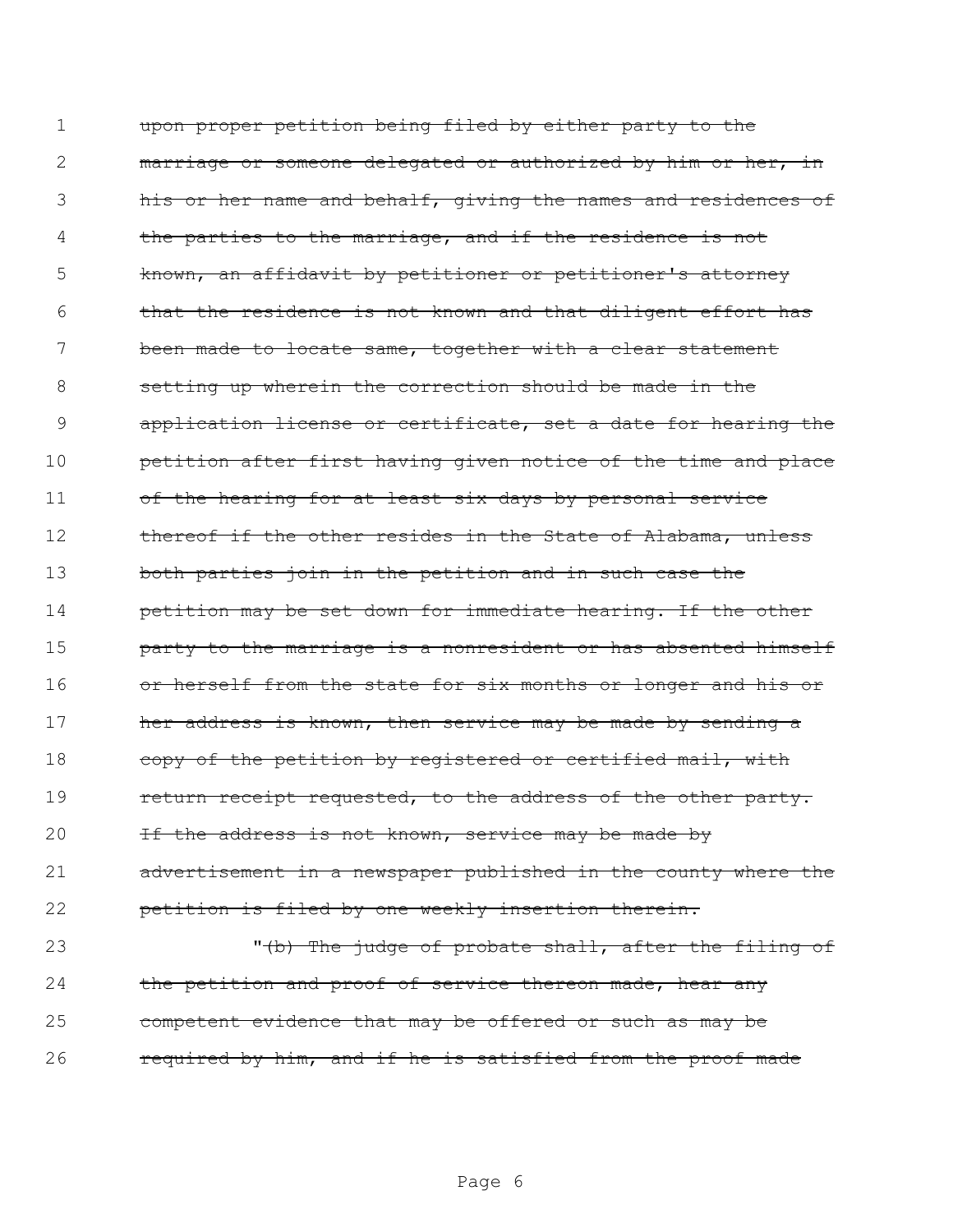1 that the alleged error or mistake should be corrected, 2 thereupon enter a decree correcting same.

3 The decree made and entered as herein provided 4 shall be recorded in a permanent record in the office of the 5 judge of probate and a copy thereof sent to the Office of 6 Vital Statistics of the State of Alabama, and a certified copy 7 of the decree issued by the Office of Vital Statistics shall 8 be admissible evidence and prima facie proof in any court of 9 the correctness of the facts stated therein.

10 The cost of the proceeding shall be paid as 11 **provided by law in proceedings in the probate court of the** 12 State of Alabama, same to be paid by the petitioner or 13 petitioners.

 "In all marriages where a vital records error has been made, the parties to the marriage may file amended affidavits, forms, and data with the judge of probate. The fee for filing amended affidavits, forms, and data shall be the 18 same as for an original filing. The amended affidavits, forms, and data shall state that they are amended and shall reference the date in which the original affidavits, forms, and data were filed. The judge of probate shall record the amended affidavits, forms, and data if agreed to by the parties and shall forward a one page decree of correction to the Office of Vital Statistics. If the parties cannot agree on the one page decree of correction either party may file an action in 26 circuit court to correct the error."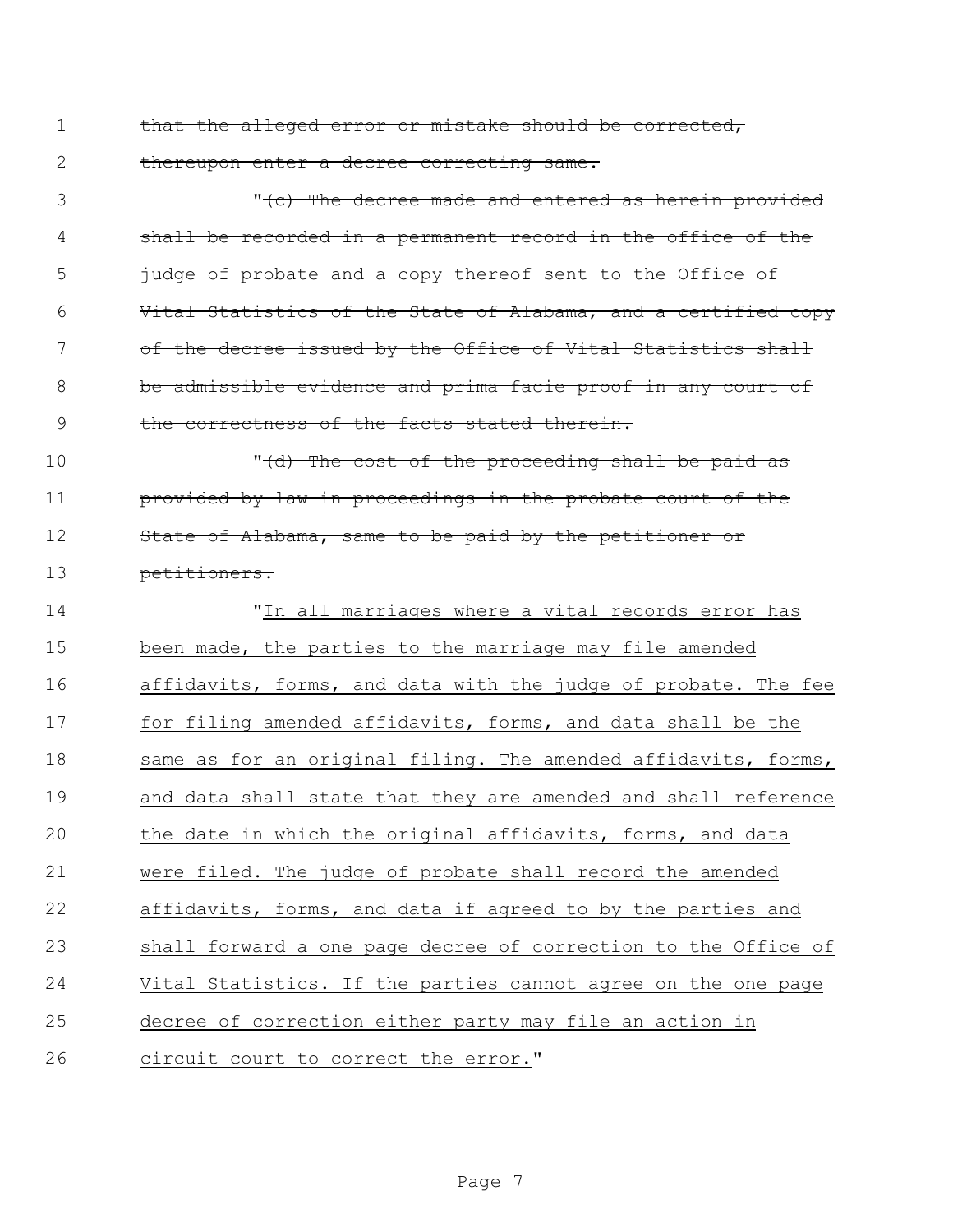Section 2. (a) On the effective date of this act and thereafter, the only requirement for a marriage in this state shall be for parties who are otherwise legally authorized to be married to enter into a marriage as provided in this section. However, the judge of probate shall continue to collect the recording fee provided for in subdivision (32) of subsection (b) of Section 12-19-90 for each marriage recorded with the judge of probate. Furthermore, at the time the marriage is recorded, the judge of probate shall also collect the fee provided for in Section 30-6-11 to be distributed as provided in that section. (b) The marriage document required to be executed by the parties shall contain information to identify the parties as set forth in Section 22-9A-6, Code of Alabama 1975, as well as the following minimum information: (1) The full legal names of both of the parties. (2) A notarized affidavit from each party declaring all of the following: 19 a. The affiant is not currently married. b.1. The affiant is at least 18 years of age; or 2. The affiant is at least 16 and under 18 years of age and has the consent of a parent or guardian. c. The affiant is legally competent to enter into a marriage. d. The parties are not related by blood or adoption such that the marriage would violate Section 13A-13-3, Code of Alabama 1975.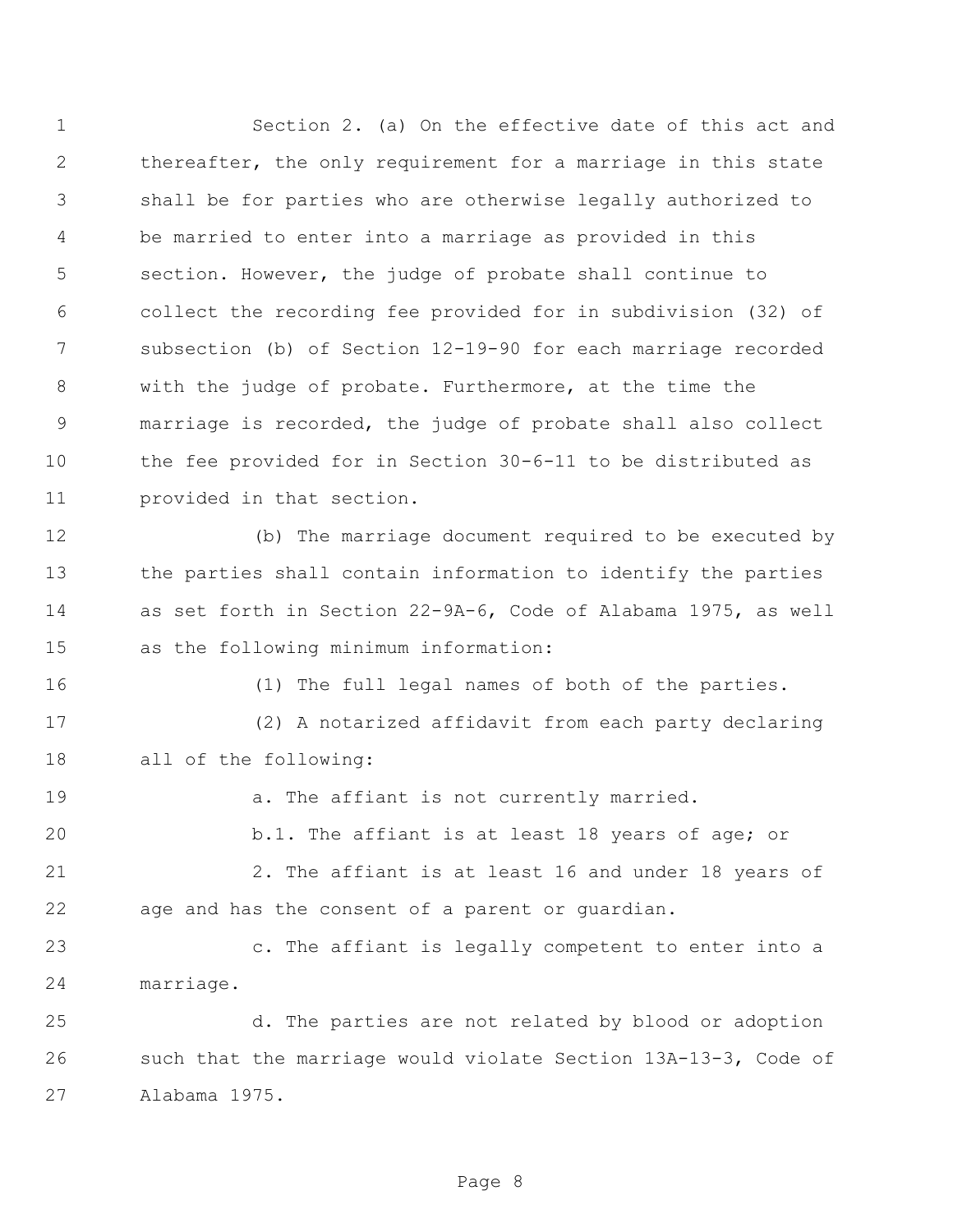e. The affiant is entering into the marriage voluntarily and of his or her own free will and not under duress or undue influence.

(3) The signatures of the parties.

 (c) A marriage conforming to the requirements of this section shall be valid on the date the marriage is executed by both parties, provided the affidavits, forms, and data are recorded in the office of the judge of probate within 30 days of the date of the last party's signature in accordance with Section 22-9A-17 of the Code of Alabama 1975.

 (d) A civil and independent or religious ceremony of marriage, celebration of marriage, solemnization of marriage, or any other officiation, or administration of the vows of marriage may be conducted or engaged in by the parties by an officiant or other presiding person to be selected by the persons entering into the marriage. The state shall have no requirement for any ceremony or proceeding and whether or not a ceremony proceeding is performed or not performed shall have no legal effect on the validity of the marriage.

 (e) The affidavits, forms, and data shall be filed in the office of the judge of probate and shall constitute a legal record of the marriage of the parties. A copy of the form provided by the Office of Vital Statistics shall be transmitted by the office of the judge of probate to the Office of Vital Statistics and made a part of its record.